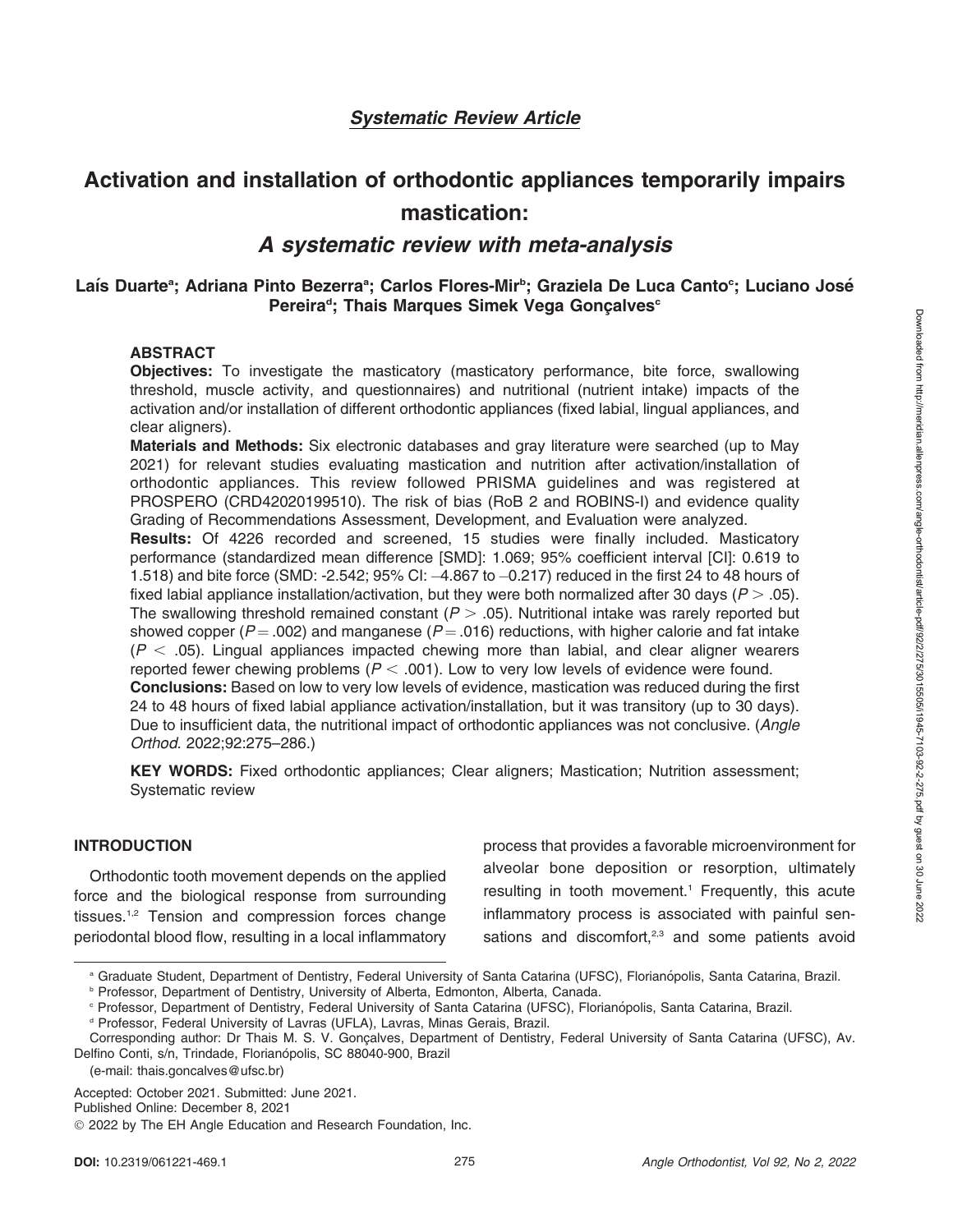chewing hard and consistent food, adopting a soft diet as described in previous treatment studies.4

Different orthodontic modalities are now available beside conventional fixed labial appliances, including lingual appliances and clear aligners. However, little evidence exists on how each orthodontic treatment would affect mastication.<sup>3,4</sup> A recent review<sup>5</sup> reported that patients using fixed lingual appliances would be more likely to suffer from eating difficulty than those with labial appliances. In contrast, patients using clear aligners reported fewer chewing limitations than those using fixed labial devices.<sup>6</sup> With increasing interest in esthetic and digitally guided dental procedures such as clear aligners, it is important to evaluate the functional impact of these new treatment modalities.

Orthodontic patients also reported taste changes and that it took a longer time for eating.<sup>7</sup> Chewing difficulties may be caused by orthodontist advice to avoid certain foods, fear of breakage, and even social embarrassment.<sup>7</sup> Taken together, these factors may contribute to food restrictions and lead to nutritional problems. However, studies evaluating nutritional changes during orthodontic treatment are scarce and, to date, the reliability of this evidence has not been critically assessed. Therefore, this systematic review aimed to investigate the masticatory and nutritional impact of the installation and/or activation of different orthodontic appliances (fixed labial and lingual appliances, and clear aligners) to answer the focused question: ''How does the activation and/or installation of different orthodontic appliances affect the masticatory function and nutrition of patients?''

#### MATERIALS AND METHODS

#### Protocol and Registration

This systematic review was reported according to updated PRISMA guidelines.<sup>8</sup> The study protocol was registered at PROSPERO under the registration number CRD42020199510.

### Eligibility Criteria

The PICO (Patient/Problem, Intervention, Comparison, Outcome) strategy was applied. Randomized and non-randomized controlled clinical trials, as well as before and after studies, performed in adults and adolescents (P), undergoing different orthodontic treatments (I) comparing the mastication and nutrition (O) between baseline and a period after the activation or installation of appliances were selected. Studies reporting data from partially edentulous patients, case series, animal models, reviews, and noncontrolled studies were excluded.

#### Angle Orthodontist, Vol 92, No 2, 2022

#### Information Sources and Search

Searches in the following databases started in August 2020 with the last update performed in May 2021: Cochrane Library, EMBASE, Latin American and Caribbean Health Sciences (LILACS), PubMed (including Medline), SCOPUS, and Web of Science (Supplemental Table 1). Gray literature was also searched (Google Scholar, Open Grey, and ProQuest). A hand search on the reference lists of included studies was also performed (Figure 1). No language, publication time, or follow-up period restrictions were applied. The reference manager EndNote (version X9, Clarivate, Philadelphia, PA, USA) collected references and removed duplicates.

The study selection was independently conducted in a two-phase process. In phase one, titles and abstracts that did not fulfill eligibility criteria were excluded. In phase two, full texts of the remaining studies were evaluated (Supplemental Table 2). The entire process was conducted by two calibrated authors (LD and APB) using Rayyan.<sup>9</sup> Any disagreement was solved with the coordinator (TMSVG).

### Data Extraction and Risk of Bias

Two independent reviewers (LD and APB) performed data extraction using spreadsheets (Excel v.16.49, Microsoft, Redmond, WA, USA). The authors, year of publication, study design, country, sample size, gender, age of participants, type of orthodontic appliance, follow-up time, and outcomes were obtained from the included studies (Table 1). To retrieve any pertinent unreported information, the authors made up to three attempts to contact corresponding authors. For mastication assessment, the masticatory performance, bite force, swallowing threshold, and masticatory muscle activity were considered as main outcomes; whereas, for the nutritional assessment, the nutrient intake, risk of malnutrition, blood nutrient levels, and body mass index were the main outcomes considered in the analysis.

The risk of bias was independently analyzed by two reviewers (APB and LJP). The coordinator (TMSVG) was involved in solving disagreements. To evaluate the risk of bias of the randomized controlled trials (RCTs), the revised Cochrane Collaboration tools RoB 210 were applied. The Intervention tool ROBINS-I11 for non-randomized studies, specifically considering the before and after design, was applied in the remaining studies. For each domain, the risk of bias was judged as "low risk," "unclear risk," and "high risk."<sup>12</sup> The Riskof-bias VISualization (robvis) tool was used to summarize data.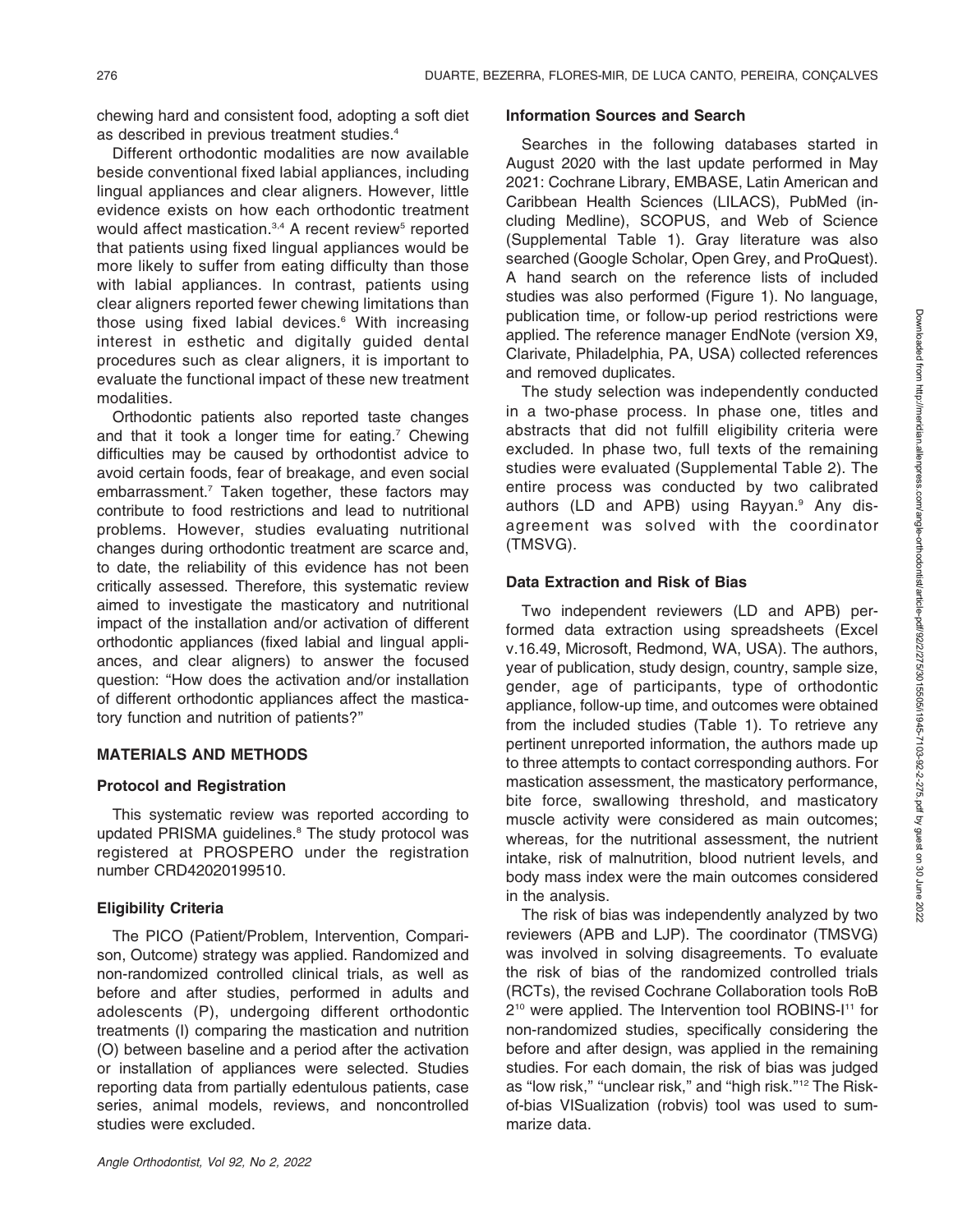

Figure 1. Flowchart of the selection process (PRISMA 2020).

### Level of Evidence

The Grading of Recommendations Assessment, Development, and Evaluation (GRADE) criteria was used to assess the overall quality of the evidence. In addition, included studies were evaluated by two independent reviewers (APB and LJP) according to their design, study quality, consistency, directness, and publication bias.13 As a result, the overall quality of the evidence was categorized as high, moderate, low, and very low (Table 2).

### Statistical Analysis

Outcomes from studies with similar methodologies and follow-up times were pooled for statistical analysis (Supplemental Table 3). Repeated-measure comparisons between pre/post assessments on masticatory performance, swallowing threshold, bite force, and pain were performed with Comprehensive Meta-Analysis software (v.3, Biostat Inc., Englewood, NJ, USA). A median correlation of 0.5 was adopted for all comparisons. The standardized mean difference (SMD) and 95% coefficient interval (CI) were estimated using a random-effects model and transformed to draw forest plots. Statistical heterogeneity was assessed with I-square statistics. The significance level was set at 5%.

### RESULTS

### Selection and Characteristics of Included Studies

A total of 15,188 citations were retrieved from electronic databases. After duplicate removal, 4226 title/abstract articles were evaluated. An additional 196 records were identified through gray literature and hand searching. After phase one, 41 articles were selected for full-text analysis and 27 articles were excluded based on eligibility criteria (Supplemental Table 2). In the end, 15 studies were included ( $k = .89$ ) for phase 1 and  $k = .81$  for phase 2). The search details are illustrated in the PRISMA flowchart (Figure 1).

Characteristics of the included studies are summarized in Table 1. All studies were published between 1994 and 2020, and a total of 480 patients, ranging from 11 to 35 years old (mean: 21.7 years old) were included. Fixed labial appliances were bonded in 341 patients, while 70 individuals used clear aligners and 69 received lingual appliances. Nine studies<sup>3,4,14-20</sup> investigated outcomes exclusively of fixed labial appliances. Two studies compared labial to lingual appliances, $21,22$  while another two articles compared labial appliances to clear aligners. $6,23$  The remaining two studies reported outcomes only from clear aligners<sup>24</sup> or fixed lingual appliances.<sup>25</sup>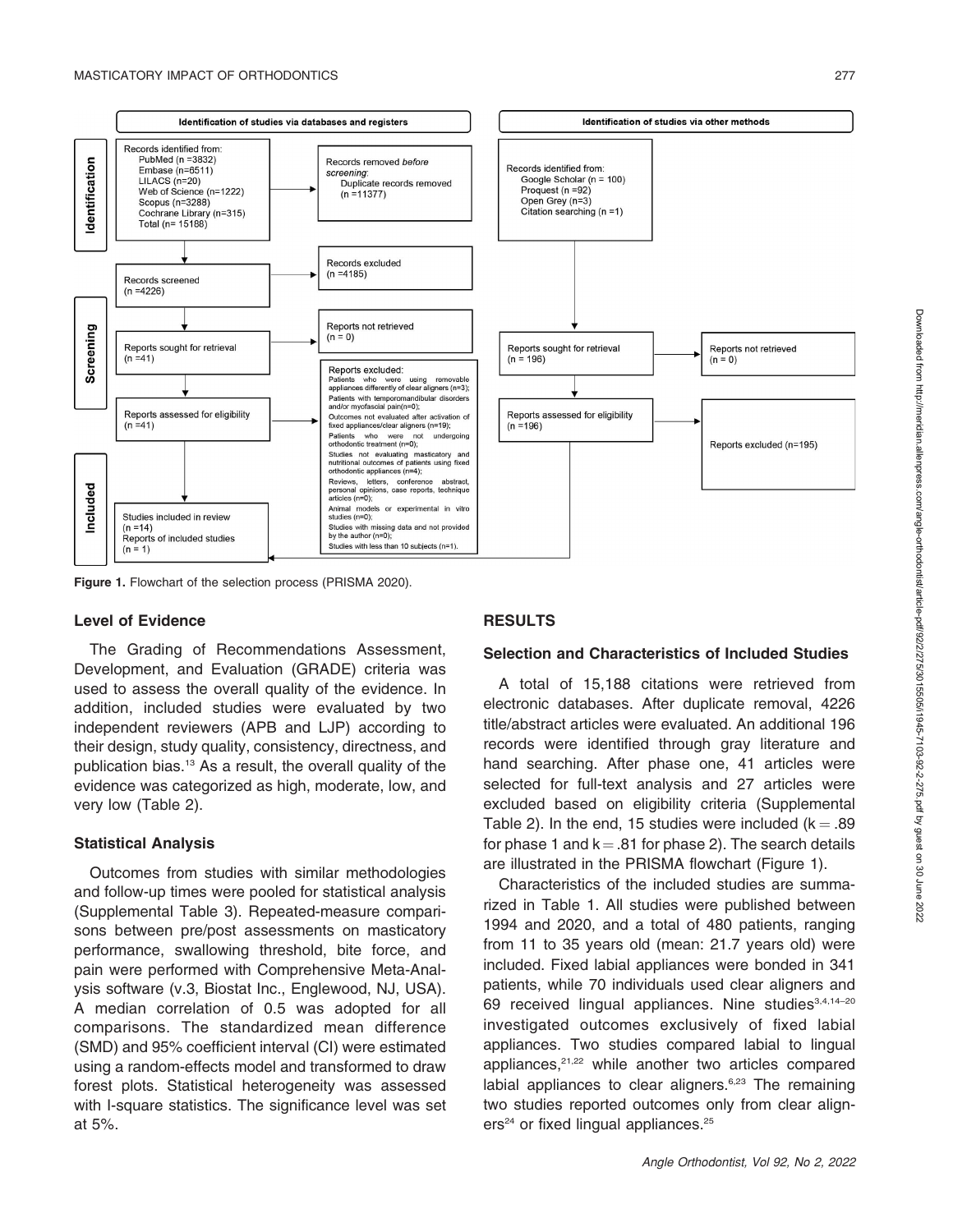**Table 1.** Main Characteristics of the Included Studies  $(n = 15)$ 

| Author, Year<br>(Country)                                   | Study Design                                                                       | Experimental<br>Groups (N)                                                                      | Mean Age $\pm$<br>Standard<br>Deviation<br>(Years)                                  | Follow-Up Time<br>(Before<br>and After<br>Installation)                        | Mastication<br>Outcomes                                                                                                                                                                                                                                   | Nutrition<br>Outcomes | Pain After<br>Activation                                                                                                                                                                                 | Main<br>Conclusions                                                                                                                                                                                                                                                                                                                           |
|-------------------------------------------------------------|------------------------------------------------------------------------------------|-------------------------------------------------------------------------------------------------|-------------------------------------------------------------------------------------|--------------------------------------------------------------------------------|-----------------------------------------------------------------------------------------------------------------------------------------------------------------------------------------------------------------------------------------------------------|-----------------------|----------------------------------------------------------------------------------------------------------------------------------------------------------------------------------------------------------|-----------------------------------------------------------------------------------------------------------------------------------------------------------------------------------------------------------------------------------------------------------------------------------------------------------------------------------------------|
| Alomari et al., Non-<br>201214<br>(Jordan)                  | randomized<br>clinical trial<br>(before-after<br>study)                            | Control<br>(normal<br>occlusion) (n<br>$= 47$<br><b>Fixed labial</b><br>appliance (n<br>$= 47$  | $19.0 \pm 3.4$                                                                      | Baseline (T0)<br>One week (T1)<br>Two weeks (T2)<br>$1-6$ months $(T3-$<br>T8) | Bite Force (N)<br>418.9 $\pm$ 135.8 (T0)<br>$152.8 \pm 109.5$ (T1)<br>$212.8 \pm 114.3$ (T2)<br>$310.7 \pm 142.1$ (T3)<br>$359.9 \pm 135.6$ (T4)<br>$391.2 \pm 129.3$ (T5)<br>$383.1 \pm 135.5$ (T6)<br>$397.8 \pm 126.8$ (T7)<br>$408.5 \pm 123.8$ (T8)  | N/A                   | VAS (mm)<br>4.46 $\pm$ 2.67 (T1)<br>$3.07 \pm 2.46$ (T2)<br>$1.43 \pm 1.91$ (T3)<br>$0.98 \pm 1.60$ (T4)<br>$0.29 \pm 1.12$ (T5)<br>$0.50 \pm 1.24$ (T6)<br>$0.15 \pm 0.70$ (T7)<br>$0.24 \pm 0.82$ (T8) | Bite force significantly reduces<br>(50%) after the fixed labial<br>appliance installation but,<br>with the time, it returns to<br>the pretreatment levels.                                                                                                                                                                                   |
| Alajmi et al.,<br>2019 <sup>6</sup><br>(Kuwait)             | Non-<br>randomized<br>clinical trial<br>(before-after<br>study)                    | Clear Aligner<br>$(n = 30)$<br><b>Fixed labial</b><br>appliance (n<br>$= 30$                    | Clear Aligner 1 wk<br>$32.9 \pm 6.9$<br>fixed labial<br>appliance<br>$23.6 \pm 5.3$ |                                                                                | <b>Eating limitations</b><br>(questionnaire)<br>Clear Aligner<br>6(20%)<br>fixed labial appliance<br>23 (76.6%)                                                                                                                                           | N/A                   | Likert-scale<br>questionnaire<br>Clear Aligner<br>$5.4 \pm 1.8$<br>fixed labial<br>appliance<br>$5.4 \pm 2$                                                                                              | Clear aligner group reported<br>more comfortable eating<br>and chewing compared to<br>fixed labial appliances, due<br>to the fact that subjects with<br>Invisalign have the ability to<br>remove their appliance<br>temporarily during meals.<br>However, clear aligners<br>affect pronunciation and<br>speech delivery in the short<br>term. |
| Gameiro et al., Non-<br>201516<br>Silva Andrade<br>(Brazil) | randomized<br>clinical trial<br>et al., 2018 <sup>15</sup> (before-after<br>study) | Control<br>(normal<br>occlusion) (n<br>$= 15$<br><b>Fixed labial</b><br>appliance (n<br>$= 20$  | $18 \pm 4$                                                                          | Baseline (T0)<br>24 h (T1)<br>1 mo $(T2)$                                      | Masticatory<br>Performance $(X_{50})$<br>$6.6 \pm 2.2$ (T0)<br>$8.7 \pm 2.0$ (T1)<br>$6.5 \pm 1.8$ (T2)                                                                                                                                                   | N/A                   | VAS (mm)<br>$9.6 \pm 16.7$ (T0)<br>61.3 $\pm$ 32.8 (T1)<br>13.0 $\pm$ 22.3 (T2)                                                                                                                          | The masticatory performance<br>of patients using fixed labial<br>appliances is reduced at 24<br>h after arch wire placement<br>and returned to basal levels<br>after 1 mo but remains still<br>lower than that of the<br>controls.                                                                                                            |
| Goldreich et<br>al., 1994 <sup>17</sup><br>(Israel)         | Non-<br>randomized<br>clinical trial<br>(before-after<br>study)                    | <b>Fixed labial</b><br>appliance (n<br>$= 22$<br>Placebo<br>control<br>$(n = 22)$               | $11 - 15y$                                                                          | Baseline (T0)<br>48 h (T1)                                                     | <b>EGM Masseter</b><br>fixed labial $<$<br>placebo<br>Peanuts (t21 = $3.41$ ,<br>$P < .05$ ).<br>Chewing gum (t19 $=$<br>3.89,<br>$P < .05$ ).<br>Swallowing threshold<br>(number cycles)<br>fixed labial $>$<br>placebo ( $t20 = -$<br>1.77, $P < .04$ ) | N/A                   | VAS (mm)<br>$0.29 \pm 0.35$ (T0)<br>4.92 $\pm$ 2.59 (T1)                                                                                                                                                 | Compared to a placebo, the<br>activation of fixed labial<br>appliance significantly<br>decreased the masseter<br>EMG activity while chewing.<br>Orthodontic patients take<br>more strokes to prepare the<br>food but the size of the<br>swallowed particles remains<br>constant.                                                              |
| Hohoff et al.,<br>2003 <sup>25</sup><br>(Germany)           | Non-<br>randomized<br>clinical trial<br>(before-after<br>study)                    | Fixed lingual<br>appliance (n<br>$= 22$                                                         | $34.7 \pm 10.4$                                                                     | Baseline (T0)<br>24 h (T1)<br>3 mo (T2)                                        | Chewing difficulties<br>(questionnaire)<br>T0 vs T1 ( $P < .000$ )<br>T1 vs T2 ( $P = .024$ )<br>T2 vs T0 ( $P \leq .001$ )                                                                                                                               | N/A                   | N/A                                                                                                                                                                                                      | After placement of the fixed<br>lingual appliance, the<br>patients reported<br>significantly more difficulty<br>in chewing. These<br>difficulties remain up to 3<br>mo before brackets<br>placement.                                                                                                                                          |
| Khattab et al., Randomized<br>201321<br>(Syria)             | clinical trial                                                                     | <b>Fixed labial</b><br>appliance (n<br>$= 17$<br><b>Fixed lingual</b><br>appliance (n<br>$= 17$ | $21.3 \pm 3.1$                                                                      | Baseline (T0)<br>Immediately (T1)<br>1 mo $(T2)$<br>3 mo (T3)                  | Chewing difficulties<br>(questionnaire)<br><b>Fixed labial</b><br>appliance<br>T0 vs T1 ( $P = .02$ )<br>T0 vs T2 (NS)<br>T0 vs T3 (NS)<br><b>Fixed lingual</b><br>appliance<br>T0 vs T1 ( $P < .001$ )<br>T0 vs T2 ( $P = .009$ )<br>T0 vs T3 (NS)       | N/A                   | N/A                                                                                                                                                                                                      | Immediately after appliance<br>placement, patients from<br>fixed lingual appliances had<br>more moderate to severe<br>mastication impairment,<br>while only 17.7% of patients<br>using fixed labial appliances<br>reported only moderate<br>difficulties. After 1 mo, these<br>differences were not<br>significant.                           |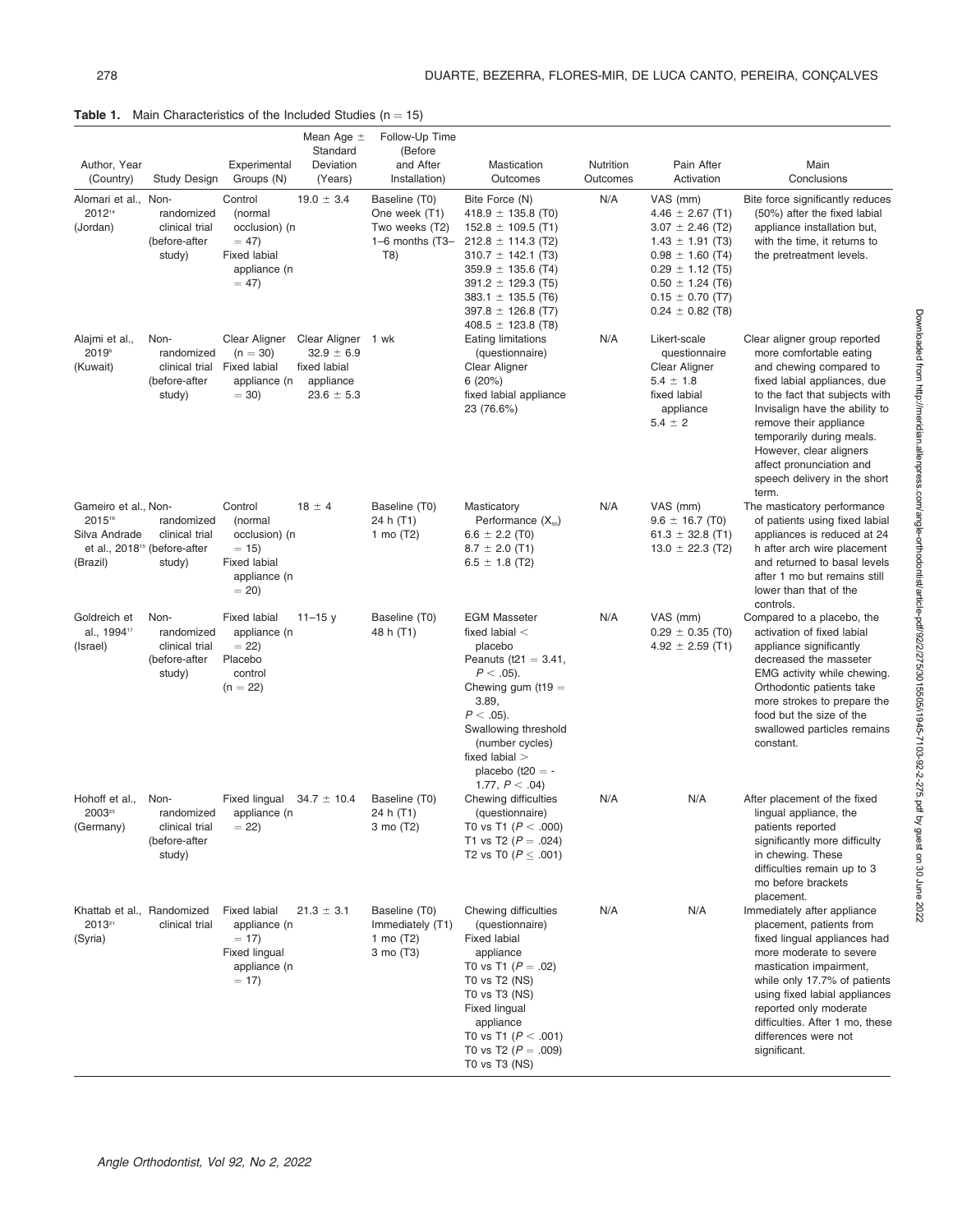Table 1. Continued

| Author, Year<br>(Country)                               | <b>Study Design</b>                                             | Experimental<br>Groups (N)                    | Mean Age $\pm$<br>Standard<br>Deviation<br>(Years) | Follow-Up Time<br>(Before<br>and After<br>Installation)                  | Mastication<br>Outcomes                                                                                                                                                                                                                                                                                                                                                                                                                                                       | Nutrition<br>Outcomes                                                                                                                                                                                                                                                 | Pain After<br>Activation                                                                                                        | Main<br>Conclusions                                                                                                                                                                                                                                                                                                                                 |  |
|---------------------------------------------------------|-----------------------------------------------------------------|-----------------------------------------------|----------------------------------------------------|--------------------------------------------------------------------------|-------------------------------------------------------------------------------------------------------------------------------------------------------------------------------------------------------------------------------------------------------------------------------------------------------------------------------------------------------------------------------------------------------------------------------------------------------------------------------|-----------------------------------------------------------------------------------------------------------------------------------------------------------------------------------------------------------------------------------------------------------------------|---------------------------------------------------------------------------------------------------------------------------------|-----------------------------------------------------------------------------------------------------------------------------------------------------------------------------------------------------------------------------------------------------------------------------------------------------------------------------------------------------|--|
| Lou et al.,<br>202124<br>(Canada)                       | Non-<br>randomized<br>clinical trial<br>(before-after<br>study) | Clear Aligner<br>$(n = 17)$                   | $35.3 \pm 17.6$                                    | <b>Baseline</b><br>1, 2, 3, and 4 wk                                     | <b>EGM Masseter</b>                                                                                                                                                                                                                                                                                                                                                                                                                                                           | N/A                                                                                                                                                                                                                                                                   | N/A                                                                                                                             | Clear aligner therapy<br>produces a transient<br>increase in masseter<br>muscle activity within the<br>first 2 wk of treatment and<br>decreases towards baseline<br>thereafter.                                                                                                                                                                     |  |
| Magalhães et Non-<br>al., 2014 <sup>4</sup><br>(Brazil) | randomized<br>clinical trial<br>(before-after<br>study)         | <b>Fixed labial</b><br>appliance (n<br>$= 27$ | $21.1 \pm 10.4$                                    | Before (T0)<br>Immediately (T1)<br>48 h (T2)<br>1 mo $(T3)$<br>3 mo (T4) | Masticatory<br>performance $(X_{50})$<br>$5.6 \pm 1.0$ (T0)<br>$5.9 \pm 1.1$ (T1)<br>$7.5 \pm 2.8$ (T2)<br>$5.9 \pm 1.4$ (T3)<br>$5.9 \pm 1.5$ (T4)<br>Swallowing threshold<br>$(X_{50})$<br>$4.6 \pm 1.3$ (T0)<br>$4.5 \pm 1.2$ (T1)<br>$5.6 \pm 3.2$ (T2)<br>$4.5 \pm 1.5$ (T3)<br>$4.2 \pm 1.1$ (T4)<br>Swallowing threshold<br>(number of cycles)<br>$34.2 \pm 14.7$ (T0)<br>$30.6 \pm 11.4$ (T1)<br>$34.4 \pm 13.4$ (T2)<br>$32.2 \pm 12.4$ (T3)<br>$32.4 \pm 13.5$ (T4) | N/A                                                                                                                                                                                                                                                                   | VAS (mm)<br>$10.9 \pm 17.2$ (T0)<br>$22.5 \pm 20.3$ (T1)<br>52.7 $\pm$ 34.4 (T2)<br>$17.8 \pm 22.9$ (T3)<br>$7.4 \pm 15.5$ (T4) | Masticatory performance is<br>reduced, and the swallowing<br>threshold for harder foods is<br>increased at the peak of<br>orthodontic pain (48 h after<br>archwire placement). At<br>long-term follow-up<br>examination, masticatory<br>and swallowing<br>performances return to<br>those observed before the<br>appliance placement.               |  |
| Mansor et al., Non-<br>201218<br>(Malaysia)             | randomized<br>clinical trial<br>(before-after<br>study)         | <b>Fixed labial</b><br>appliance (n<br>$= 60$ | $17.8 \pm 3.1$                                     | Before (T0)<br>24 h (T1)                                                 | OHIP-16 (Eating<br>avoidances)<br>$1.8 \pm 1.0$ (T0)<br>$4.2 \pm 1.0$ (T1)                                                                                                                                                                                                                                                                                                                                                                                                    | N/A                                                                                                                                                                                                                                                                   | OHIP-16<br>$2.0 \pm 0.8$ (T0)<br>$3.5 \pm 1.2$ (T1)                                                                             | OHRQoL deteriorates 24 h<br>after insertion of fixed<br>orthodontic appliances, with<br>significant impact over the<br>masticatory capacity.                                                                                                                                                                                                        |  |
| Prema et al.,<br>201919<br>(India)                      | Non-<br>randomized<br>clinical trial<br>(before-after<br>study) | <b>Fixed labial</b><br>appliance (n<br>$= 30$ | N/A                                                | Baseline (T0)<br>1 wk (T1)                                               | Bite Force (N)<br>469.4 $\pm$ 69.2 (T0)<br>1 to 6 mo (T2–T7) 191.7 $\pm$ 62.9 (T1)<br>$230.6 \pm 60.9$ (T2)<br>$257.3 \pm 42.4$ (T3)<br>$306.6 \pm 52.2$ (T4)<br>$320.6 \pm 48.1$ (T5)<br>$343.9 \pm 42.8$ (T6)<br>$389.2 \pm 38.6$ (T7)                                                                                                                                                                                                                                      | N/A                                                                                                                                                                                                                                                                   | N/A                                                                                                                             | Bite force is reduced to 50%<br>of the pretreatment level<br>during the first week of fixed<br>labial appliance. After<br>aligning and leveling stage,<br>the bite force reaches the<br>baseline level in<br>hyperdivergent treatment<br>group, while it reaches<br>close to pretreatment level<br>in hypodivergent and<br>normodivergent treatment |  |
| Riordan et al., Non-<br>199720<br>(USA)                 | randomized<br>clinical trial<br>(before-after<br>study)         | <b>Fixed labial</b><br>appliance (n<br>$= 10$ | $12 - 16y$                                         | Baseline (T0)<br>72 h (T1)                                               | N/A                                                                                                                                                                                                                                                                                                                                                                                                                                                                           | 3 days-dairy<br>Cooper<br>$1.23 \pm 0.61$ (T0)<br>$0.85 \pm 0.69$ (T1)<br>$(P=.002)$<br>Manganese<br>$2.85 \pm 1.63$ (T0)<br>$2.08 \pm 2.06$ (T1)<br>$(P=.016)$<br>Calories from fat<br>49.32% to<br>55.54%<br>Calories from<br>carbohydrates<br>36.71% to<br>32.14%. | N/A                                                                                                                             | groups.<br>It may be beneficial to provide<br>nutritional guidance to<br>orthodontic patients to<br>increase the copper and<br>manganese content of the<br>diet. Further research with a<br>larger sample size would<br>uncover the magnitude of<br>the effects of orthodontic<br>treatment on nutrient intake.                                     |  |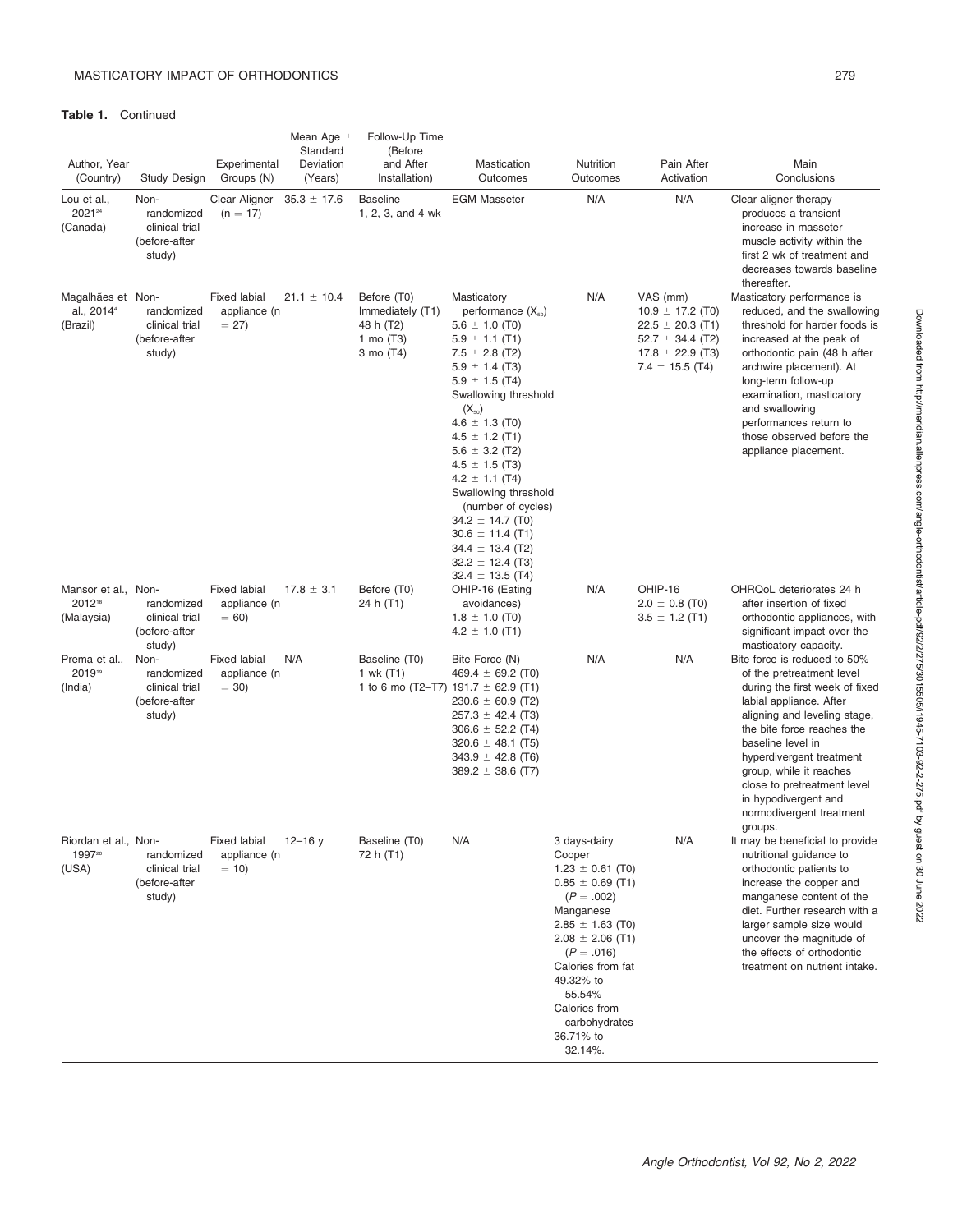#### Table 1. Continued

| Author, Year<br>(Country)                       | Study Design                                                    | Experimental<br>Groups (N)                                                               | Mean Age $\pm$<br>Standard<br>Deviation<br>(Years)                                                          | Follow-Up Time<br>(Before<br>and After<br>Installation)                                                         | Mastication<br>Outcomes                                                                                                                                                                                                                                                                                                              | Nutrition<br>Outcomes                                                                                             | Pain After<br>Activation                                                       | Main<br>Conclusions                                                                                                                                                                                                                                                                                                                                                                                                |
|-------------------------------------------------|-----------------------------------------------------------------|------------------------------------------------------------------------------------------|-------------------------------------------------------------------------------------------------------------|-----------------------------------------------------------------------------------------------------------------|--------------------------------------------------------------------------------------------------------------------------------------------------------------------------------------------------------------------------------------------------------------------------------------------------------------------------------------|-------------------------------------------------------------------------------------------------------------------|--------------------------------------------------------------------------------|--------------------------------------------------------------------------------------------------------------------------------------------------------------------------------------------------------------------------------------------------------------------------------------------------------------------------------------------------------------------------------------------------------------------|
| Trein et al.,<br>2013 <sup>3</sup><br>(Brazil)  | Non-<br>randomized<br>clinical trial<br>(before-after<br>study) | <b>Fixed labial</b><br>appliance (n<br>$= 10$                                            | $17.3 \pm 5.2$                                                                                              | Baseline (T0)<br>24 h (T1)<br>1 mo $(T2)$                                                                       | Masticatory<br>performance $(X_{50})$<br>7.01 $\pm$ 2.9 (T0)<br>$10.2 \pm 1.1$ (T1)<br>$6.8 \pm 1.3$ (T2)<br>Swallowing threshold<br>$(X_{50})$<br>$5.5 \pm 2.4$ (T0)<br>$6.2 \pm 2.1$ (T1)<br>$5.9 \pm 2.4$ (T2)<br>Swallowing threshold<br>(number of cycles)<br>$26.7 \pm 9.1$ (T0)<br>$31.4 \pm 13$ (T1)<br>$23.3 \pm 10.5$ (T2) | N/A                                                                                                               | VAS (mm)<br>$0.60 \pm 0.70$ (T0)<br>66.2 $\pm$ 34.5 (T1)<br>$3.20 \pm 3.$ (T2) | Masticatory performance of<br>orthodontic patients<br>significantly reduces 1 d<br>after installation and<br>activation of fixed labial<br>appliance appliances. This<br>period represents the peak<br>time of orthodontic pain,<br>which tends to decrease<br>with time with consequently<br>recovery of the mastication.                                                                                         |
| White et al.,<br>2017 <sup>23</sup><br>(USA)    | Randomized<br>clinical trial                                    | Clear Aligner N/A<br>$(n = 23)$<br><b>Fixed labial</b><br>appliance (n<br>$= 18$         |                                                                                                             | Baseline (T0)<br>Day $1(T1)$<br>Day 2 (T2)<br>Day 3(T3)<br>Day 4 (T4)<br>Day 5 (T5)<br>Day 6 (T6)<br>Day 7 (T7) | Difficult in chewing<br>$(VAS - mm)$<br><b>TO - NS</b><br>$T1 - NS$<br>$T2 - NS$<br>$T3 - clear <$ labial<br>$(P=.04)$<br>$T4 - clear <$ labial<br>$(P=.03)$<br>$T5 - clear <$ labial<br>$(P=.04)$<br>$T6 - clear <$ labial<br>$(P=.01)$<br>$T7$ - clear $<$ labial<br>$(P=.008)$                                                    | N/A                                                                                                               | N/A                                                                            | Immediately after appliance<br>placement, fixed labial<br>appliances produced more<br>discomfort while chewing<br>than did clear aligners. By<br>day 7, patients in the aligner<br>group experienced minimal<br>discomfort, consistently less<br>than baseline discomfort.                                                                                                                                         |
| Wu et al.,<br>2011 <sup>22</sup><br>(Hong Kong) | Non-<br>randomized<br>clinical trial<br>(before-after<br>study) | <b>Fixed labial</b><br>appliance (n<br>$= 30$<br>Fixed lingual<br>appliance (n<br>$= 30$ | <b>Fixed labial</b><br>appliance<br>$(20.3 \pm 4.2)$ 3 mo<br>Fixed lingual<br>appliance<br>$(21.6 \pm 2.2)$ | 1 to 12 wk<br>1 mo                                                                                              | VAS (mm)<br>Difficult in chewing - Dietary changes<br>labial vs lingual -<br><b>NS</b><br>Difficult in biting -<br>labial vs lingual - Avoidance of<br><b>NS</b><br>Difficult in<br>swallowing - labial<br>$<$ lingual ( $P<$<br>.05)                                                                                                | VAS (mm)<br>$-$ labial $<$<br>lingual $-$ ( $P$ $<$<br>.001)<br>eating out -<br>labial < lingual<br>$-(P < .001)$ | N/A                                                                            | Regarding impact on<br>mastication, there was no<br>significant difference<br>reported in biting or chewing<br>between patients treated<br>with labial and lingual<br>orthodontic appliances. Oral<br>impact disturbances were<br>most common in the early<br>phase of treatment. By the<br>end of 3 mo, oral impacts<br>were comparable for those<br>treated with labial and<br>customized lingual<br>appliances. |

Mastication was objectively assessed by masticatory performance  $(X_{50})$ , 3,4,15,16 swallowing threshold (particle size and number of cycles), $3,4,17$  maximum bite force, $14,19$ masseter muscle electromyography,<sup>17,24</sup> subjective mastication (visual analogue scale of 10 cm), $22,23$  and questionnaires.<sup>6,18,21,25</sup> Only one study<sup>20</sup> reported data regarding nutritional assessment before and after the activation of a fixed labial appliance (3-day diet diary).

#### Risk of Bias

The risk of bias of individual studies is summarized in Figure 2 and Supplemental Tables 4 and 5. The RCTs<sup>21,23</sup> presented serious risk only for outcome measurements since mastication was subjectively assessed through self-reported questionnaires. No serious problems were detected in the remaining domains (Figure 2A). For the non-randomized studies (before and after design), the risk of bias was considered low in four studies, $4,14,16,19$  moderate in three,  $3,15,24$  and serious in the remaining six studies.<sup>6,17,18,29,22,25</sup> In the first domain, bias was considered serious<sup>6,18,22,25</sup> or moderate<sup>3,15,20</sup> due to confounding factors or small sample size. A poor description of patient eligibility criteria was also considered.3,4,6,14–18,20,22,24,25 Intervention bias was considered moderate in three studies,<sup>15,17,20</sup> due to the poor description of eligibility criteria and patient selection. One study<sup>6</sup> used a retrospective design, increasing its risk of bias. Deviations of intended interventions were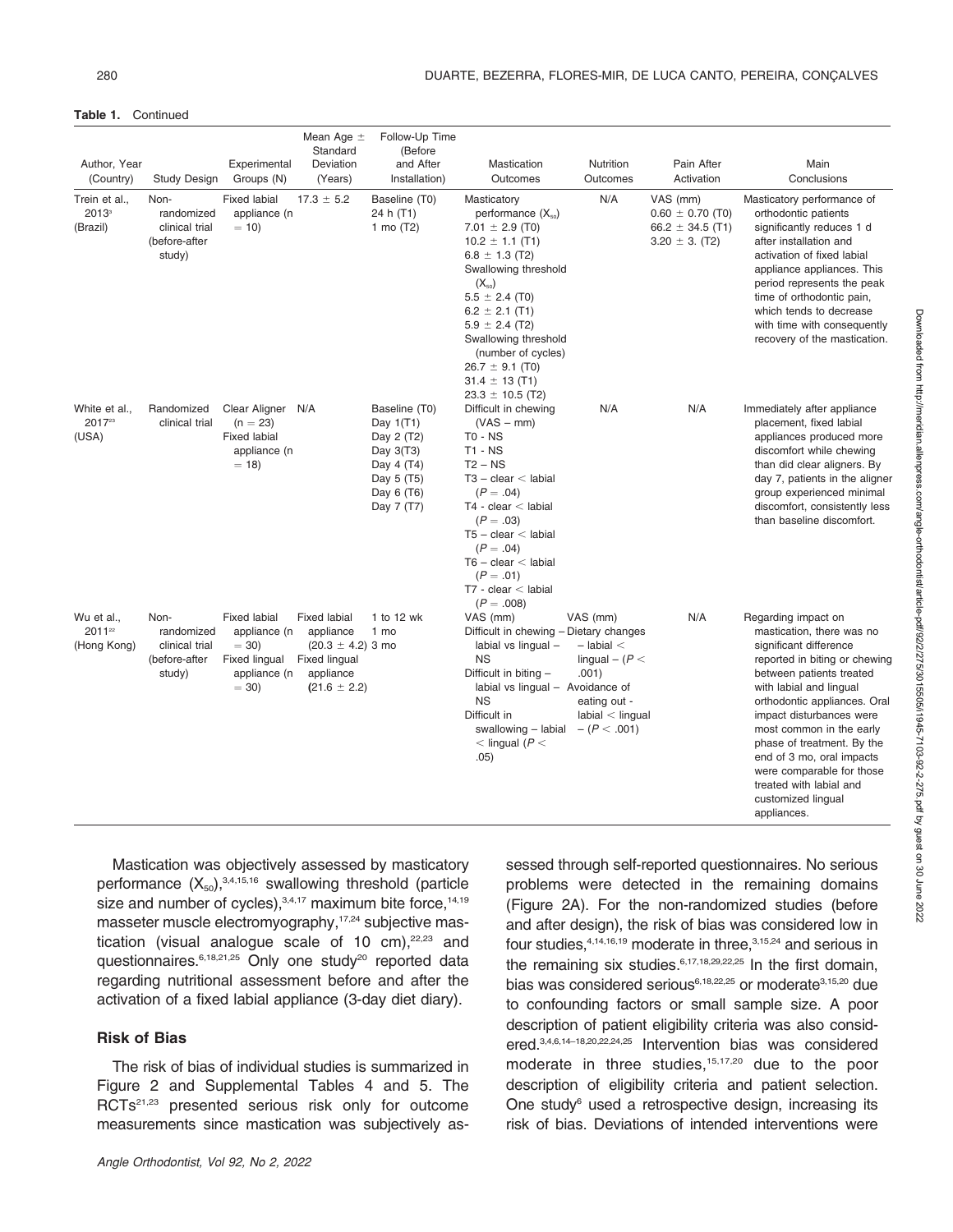Table 2. Results of Quality Assessment of Studies Included in Meta-Analyses (The Grading of Recommendations Assessment, Development and Evaluation – GRADE)

| <b>Certainty Assessment</b>                            |                                  |                      |                        |                           |              |                           |               |                                           |  |  |
|--------------------------------------------------------|----------------------------------|----------------------|------------------------|---------------------------|--------------|---------------------------|---------------|-------------------------------------------|--|--|
| Outcome                                                | $N^{\circ}$ of<br><b>Studies</b> | <b>Study Design</b>  | <b>Risk</b><br>of Bias | Inconsistency             | Indirectness | Imprecision               | <b>Others</b> | Certainty                                 |  |  |
| <b>Masticatory Performance</b>                         | 3                                | Before-after studies | serious <sup>a</sup>   | serious <sup>b</sup>      | not serious  | serious <sup>c</sup>      | none          | $\oplus$ 000<br><b>VERY LOW</b>           |  |  |
| <b>Swallowing Threshold</b><br>(particle size)         | 2                                | Before-after studies | not serious            | not serious               | not serious  | very serious <sup>c</sup> | none          | $\oplus \oplus \circ \circ$<br><b>LOW</b> |  |  |
| <b>Swallowing Threshold</b><br>$(n^{\circ}$ of cycles) | 2                                | Before-after studies | not serious            | not serious               | not serious  | very serious <sup>c</sup> | none          | $\oplus \oplus \circ \circ$<br><b>LOW</b> |  |  |
| <b>Bite Force</b>                                      | 2                                | Before-after studies | not serious            | very serious <sup>d</sup> | not serious  | very serious <sup>c</sup> | none          | $\oplus$ 000<br><b>VERY LOW</b>           |  |  |

a Risk of bias due to confounding, since inclusion criteria for patients of two of the included studies was not properly described.

 $\text{b}$  Significant heterogeneity (I<sup>2</sup> = 78%) between studies at 24 h  $\times$  30 d comparisons.

 $\textdegree$  Sample size of  $\textdegree$  400 participants among included studies.

 $d$  High heterogeneity ( $l^2 = 94\%$ ) between studies.

considered low due to the short period of evaluation (24 hours to a month). No patients required changes in interventions. Only one study $25$  excluded patients for not answering the questionnaire correctly. As for outcome measurement bias, four articles<sup>6,17,22,24</sup> presented moderate risk due to the lack of blinding or patient selfassessment, leading to erroneous results if instructions and training were not correctly delivered. Since the remaining 11 studies<sup>3,4,14-16,18-21,23,25</sup> evaluated only one intervention, blinding outcome assessors would not have been possible; therefore, the risk of bias was judged as low. No issues were detected in the reported results; thus, all studies were considered at low risk.

#### Level of Evidence

The GRADE evaluation of the included studies resulted in low and very low results (Table 2). Inconsistency was judged to be serious to very serious, and the risk of bias was deemed as not serious since the paired design reduced the influence of confounding factors. Significant heterogeneity between studies ( $I^2$  > 50%) rendered serious to very serious limitations to judgment for mastication. As for indirectness, none of the outcomes presented issues regarding applicability. Thus, they were judged as presenting no serious limitations. Imprecision was considered serious for all outcomes due to the small number of patients  $( $400$ ),$ limiting effect size measurements.

#### Results of Individual Studies

Studies comparing the masticatory performance of fixed labial appliances presented homogeneous methods (Supplemental Table 5). Thus, meta-analyses were performed comparing the chewed particle size  $(X_{50})$  (Figure 3). A significant particle size reduction was observed after 24 hours of activation (SMD: 1.069; 95% coefficient interval [CI]: 0.619 to 1.518,  $P < .0001$ ) (Figure 3A). Comparing baseline to 30 days, differences were no longer observed (Figure 3B), and mastication was recovered entirely after 30 days of the activation (Figure 3C). The swallowing threshold was also analyzed by two studies<sup>3,4</sup> (Supplemental Table 3). No particle size changes were observed, and the number of masticatory cycles remained constant when comparing baseline to 48 hours or 30 days of fixed appliance activation ( $P > .05$ ) (Figure 4). In contrast, maximum bite force was significantly reduced 1 week after fixed labial appliance activation (SMD: -2.542, 95% CI: –4.867 to –0.217,  $P<$  .032) (Figure 5). Only one study20 reported nutritional outcomes before and after fixed labial appliance activation. Significant intake reduction of copper ( $P = .0018$ ) and manganese ( $P =$ .016) were observed 3 days after activation. Increased total calories and saturated fat consumption (49.32% to 55.54%) was also observed, while the percentage of calories from carbohydrates (36.71% to 32.14%) decreased.

Only three studies $21,22,25$  reported masticatory outcomes of patients using fixed lingual appliances, and two of them compared lingual to labial appliances.  $21,22$ However, none of them performed objective assessments of mastication, jeopardizing further analysis due to high methodological heterogeneity. A moderate to severe impairment on mastication was reported immediately after lingual bracket placement.<sup>21,22</sup> Patients treated with lingual appliances reported more discomfort, dietary changes, swallowing difficulties, speech disturbances, and social problems than those with labial appliances.<sup>22</sup> No significant differences were found in oral self-care and patient satisfaction; $22$ however, patients from the lingual group were not yet completely satisfied with their masticatory ability.21,25

Three studies<sup>6,23,24</sup> evaluated patients using clear aligners and two of them $6,23$  compared clear aligner wearers to fixed labial appliance patients. Similarly,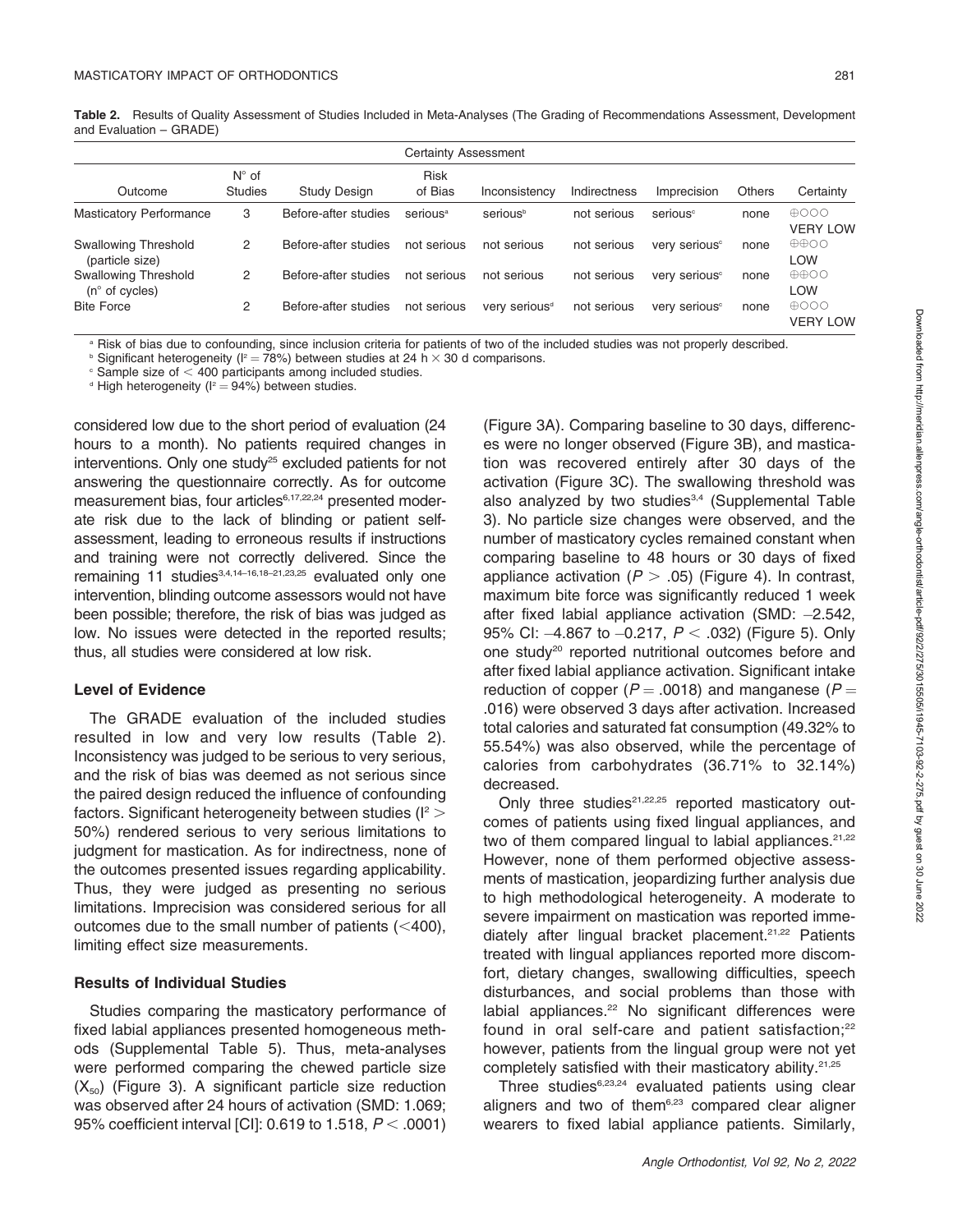| <b>Study</b>                      | D <sub>1</sub> | D <sub>2</sub> | D <sub>3</sub> | D4   | D5  |                |                | Overall     |
|-----------------------------------|----------------|----------------|----------------|------|-----|----------------|----------------|-------------|
| Khattab et al, 2013 <sup>21</sup> | Low            | Low            | Low            | High | Low | $\blacksquare$ | $\blacksquare$ | <b>High</b> |
| White et al, $2017^{23}$          | Low            | Low            | Low            | High | Low | Ξ              | $\sim$         | <b>High</b> |

#### 2A. RoB 2.0

D1: Bias arising from the randomization process

D2: Bias due to deviations from intended intervention

D3: Bias due to missing outcome data

D4: Bias in measurement of the outcome

D5: Bias in selection of the reported result

#### 2B. ROBINS-I

| <b>Study</b>                            | D <sub>1</sub> | D2      | D <sub>3</sub> | D <sub>4</sub> | D <sub>5</sub> | D <sub>6</sub> | D7  | <b>Overall</b> |
|-----------------------------------------|----------------|---------|----------------|----------------|----------------|----------------|-----|----------------|
| Alajmi et al, 2020 <sup>6</sup>         | Serious        | Serious | Serious        | Low            | Low            | Moderate       | Low | <b>Serious</b> |
| Alomari et al, 2012 <sup>14</sup>       | Low            | Low     | Low            | Low            | Low            | Low            | Low | Low            |
| Gameiro et al, 2015 <sup>16</sup>       | Low            | Low     | Low            | Low            | Low            | Low            | Low | Low            |
| Goldreich et al, 1994 <sup>17</sup>     | Low            | Serious | Moderate       | Low            | Low            | Moderate       | Low | <b>Serious</b> |
| Hohoff et al, $2003^{25}$               | Serious        | Low     | Low            | Low            | Moderate       | Low            | Low | <b>Serious</b> |
| Lou et al, $2021^{24}$                  | Low            | Low     | Low            | Low            | Low            | Moderate       | Low | Moderate       |
| Magalhães et al, 2014 <sup>4</sup>      | Low            | Low     | Low            | Low            | Low            | Low            | Low | Low            |
| Mansor et al, 2012 <sup>18</sup>        | Scrious        | Low     | Low            | Low            | Low            | Low            | Low | <b>Serious</b> |
| Prema et al, 2019 <sup>19</sup>         | Low            | Low     | Low            | Low            | Low            | Low            | Low | Low            |
| Riordan et al 1997 <sup>20</sup>        | Moderate       | Serious | Moderate       | Low            | Low            | Low            | Low | <b>Serious</b> |
| Silva Andrade et al, 2018 <sup>15</sup> | Moderate       | Low     | Moderate       | Low            | Low            | Low            | Low | Moderate       |
| Trein et al, $20133$                    | Moderate       | Low     | Low            | Low            | Low            | Low            | Low | Moderate       |
| Wu et al, 2011 <sup>22</sup>            | Serious        | Low     | Low            | Low            | Low            | Moderate       | Low | <b>Serious</b> |

D1: Bias due to confounding

D2: Bias due to selection of participants

D3: Bias in classification of interventions

D3: Bias due to deviations of intended interventions

D5: Bias due to missing data

D6: Bias in measurement of outcomes

D7: Bias in selection of the reported result

Figure 2. Risk of bias summary of reviewer judgments about each risk of bias item according to the different study designs. (A) Risk of bias assessment for randomized clinical trials (ROB 2.0 tool); (B) Risk of bias assessment for Nonrandomized studies (ROBINS-I tool).

these studies evaluated only subjective mastication<sup>6,23</sup> and muscle electromyography  $(EMG)<sup>24</sup>$  impairing further data analysis. Masseter muscle EMG increased just after the installation or activation of clear aligners.<sup>24</sup> However, these changes were transitory and, after 2 weeks, muscle activity returned to baseline levels.<sup>24</sup> Compared to clear aligner wearer, patients using fixed labial appliances reported greater masticatory discomfort, especially after installation or during the first 2 months of treatment.<sup>6</sup> Patients using clear aligners reported better chewing ability ( $P < .001$ ), no food restrictions ( $P = .02$ ), and less mucosal ulcerations ( $P =$ .01).6 No significant differences in swallowing threshold were found between clear aligner and fixed appliance groups.<sup>6</sup>

### **DISCUSSION**

In this review, masticatory performance  $(X_{50})$  was significantly reduced after 24 hours of fixed labial appliance activation. Similarly, a significant reduction of bite force was also observed 1 week after fixed labial appliance activation. However, after 30 days, mastica-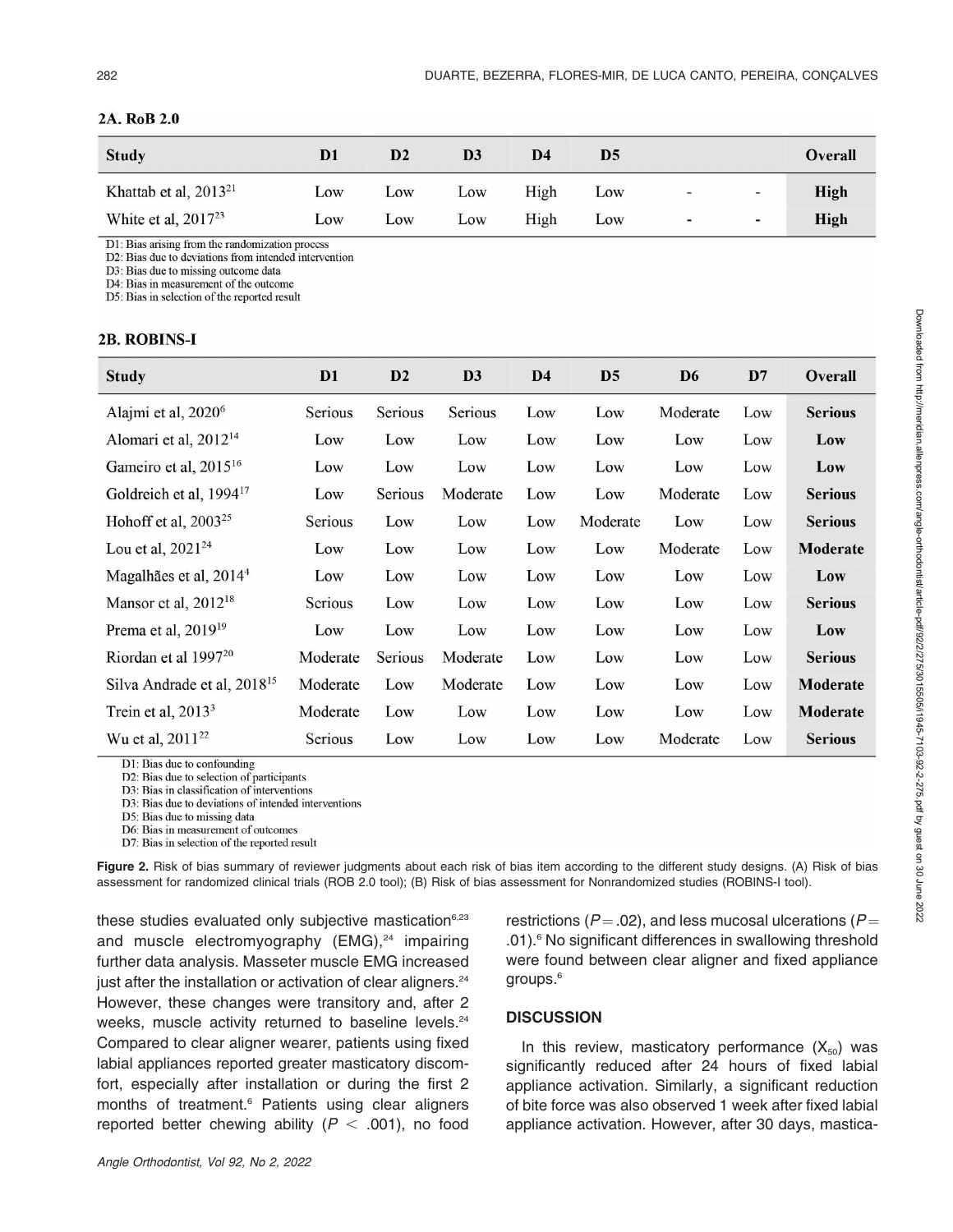#### 3A. Baseline x 24 hours



Figure 3. Forest plots of masticatory performance  $(X_{50})$  after the activation of fixed labial appliances; (A) Comparisons between baseline and 24 hours of activation; (B) Comparisons between baseline and 30 days of activation; (C) Comparisons between 24 hours and 30 days of activation).

tory performance and bite force were fully recovered. On the other hand, the swallowing threshold was not compromised by appliance activation. Nutritional evaluations were limited but indicated a reduction in copper and manganese levels. Similar results were previously reported, especially regarding masticatory performance.3,4,16 Masticatory impairment might be related to an acute inflammation process and/or pain symptoms, which generally occur 24 to 48 hours after activation. However, subjects with poor mastication did not use more strokes to chew food (eg, did not increase the swallowing threshold), but usually swallowed larger particles.<sup>4,26</sup> Thus, progressive tooth movement and temporary pain may not have been strong enough to cause swallowing interferences. Reductions in bite force were also expected since bite force is one of the most critical factors of masticatory performance variability (R<sup>2</sup> = .55, P < .001)<sup>27</sup> and because bite force reduction can be related to transient occlusal changes or periodontal mechanoreceptor sensibility.14,19 Occlusal changes explained 10%–20% of maximum bite force variation in adults.28 Just after initial bonding of appliances, greater deflection of the archwires to obtain bracket engagement may lead to greater pain, consequently affecting bite force.<sup>29</sup> In addition, the pain symptoms are higher in the first 48 hours after installation, reducing bite force and masticatory performance.

Dietary changes are commonly reported by patients using orthodontic appliances. However, in this review, only one study<sup>20</sup> reporting nutritional outcomes was found, preventing further analysis, but showing that copper and manganese blood levels apparently decreased.20 Copper is essential for hemoglobin formation and iron transport for red blood cell production.30 At the same time, manganese plays a crucial role in bone remodeling and glucose metabolism.30 Deficiencies of these nutrients are linked to anemia, neutropenia, bone disease, reproductive problems, and impaired glucose tolerance.<sup>31</sup> Rich copper and manganese sources include shellfish, organ meats, nuts, whole grains, and raw vegetables. These are types of food which are commonly avoided by orthodontics patients. Increased total calories and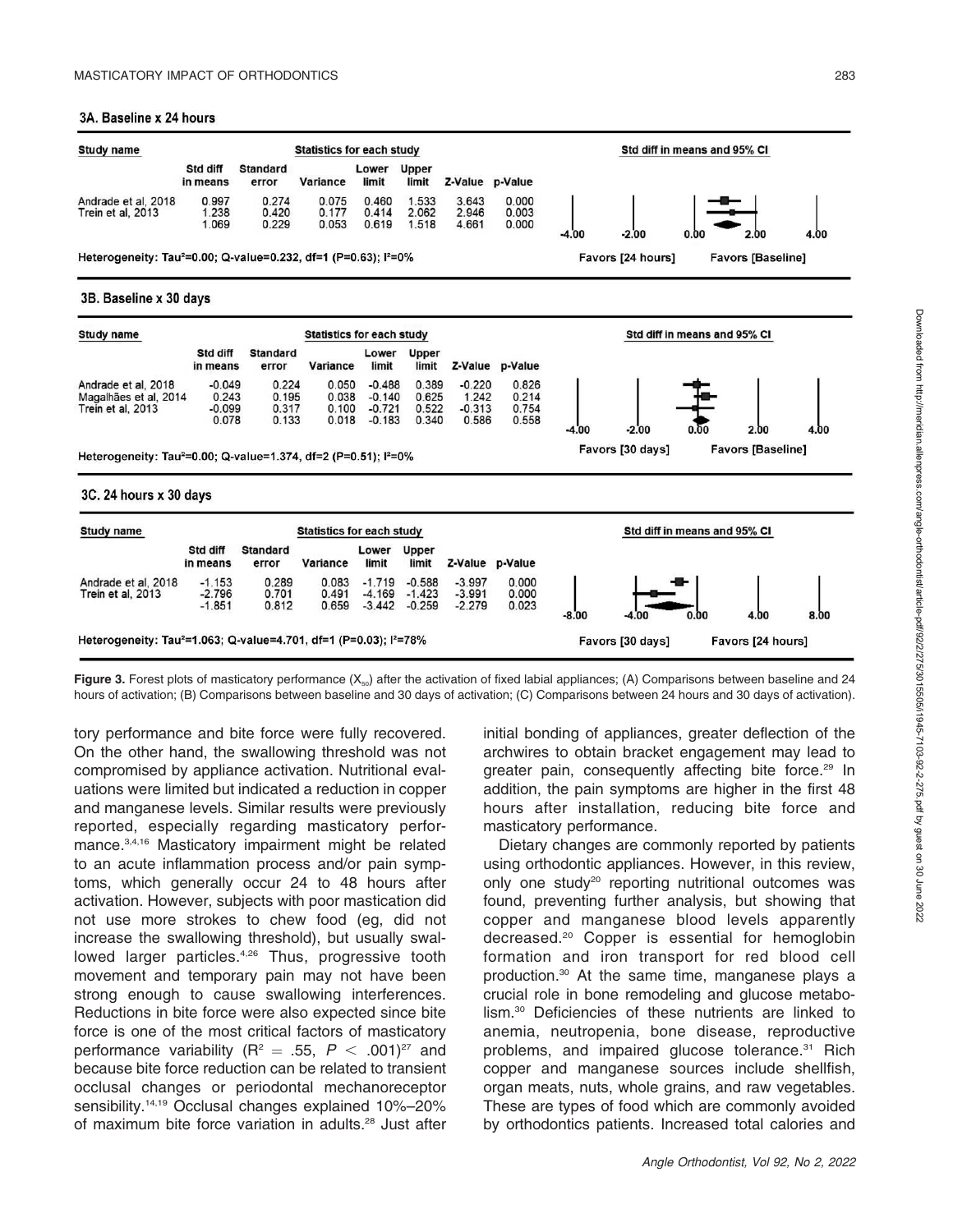

Figure 4. Forest plots of swallowing threshold (particle size and the number of cycles) after the activation of fixed labial appliances. (A) Comparisons between baseline and < 48 hours; (B) Comparisons between baseline and 30 days of activation; (C) Comparisons between baseline and  $<$  48 hours; (D) Comparisons between baseline and 30 days of activation.

#### **Baseline x One week**

| Study name                                                                               |                                  |                          | <b>Statistics for each study</b> |                                  |                                  |                                  |                         |                   | Std diff in means and 95% CI |      |      |
|------------------------------------------------------------------------------------------|----------------------------------|--------------------------|----------------------------------|----------------------------------|----------------------------------|----------------------------------|-------------------------|-------------------|------------------------------|------|------|
|                                                                                          | Std diff<br>in means             | <b>Standard</b><br>error | Variance                         | Lower<br>limit                   | <b>Upper</b><br>limit            | Z-Value                          | p-Value                 |                   |                              |      |      |
| Alomari et al. 2012<br>Prema et al. 2019                                                 | $-1.403$<br>$-3.777$<br>$-2.542$ | 0.205<br>0.521<br>1.186  | 0.042<br>0.271<br>1.407          | $-1.806$<br>$-4.798$<br>$-4.867$ | $-1.000$<br>$-2.757$<br>$-0.217$ | $-6.829$<br>$-7.254$<br>$-2.143$ | 0.000<br>0.000<br>0.032 | -8.00             | ₩<br>$-4.00$<br>0.00         | 4.00 | 8.00 |
| Heterogeneity: Tau <sup>2</sup> =2.66; Q-value=17.989, df=1 (P=0.00; l <sup>2</sup> =94% |                                  |                          |                                  |                                  |                                  |                                  |                         | Favors [One Week] | <b>Favors</b> [Baseline]     |      |      |

Figure 5. Forest plots of bite force comparisons before and 1 week after the activation of fixed labial appliances.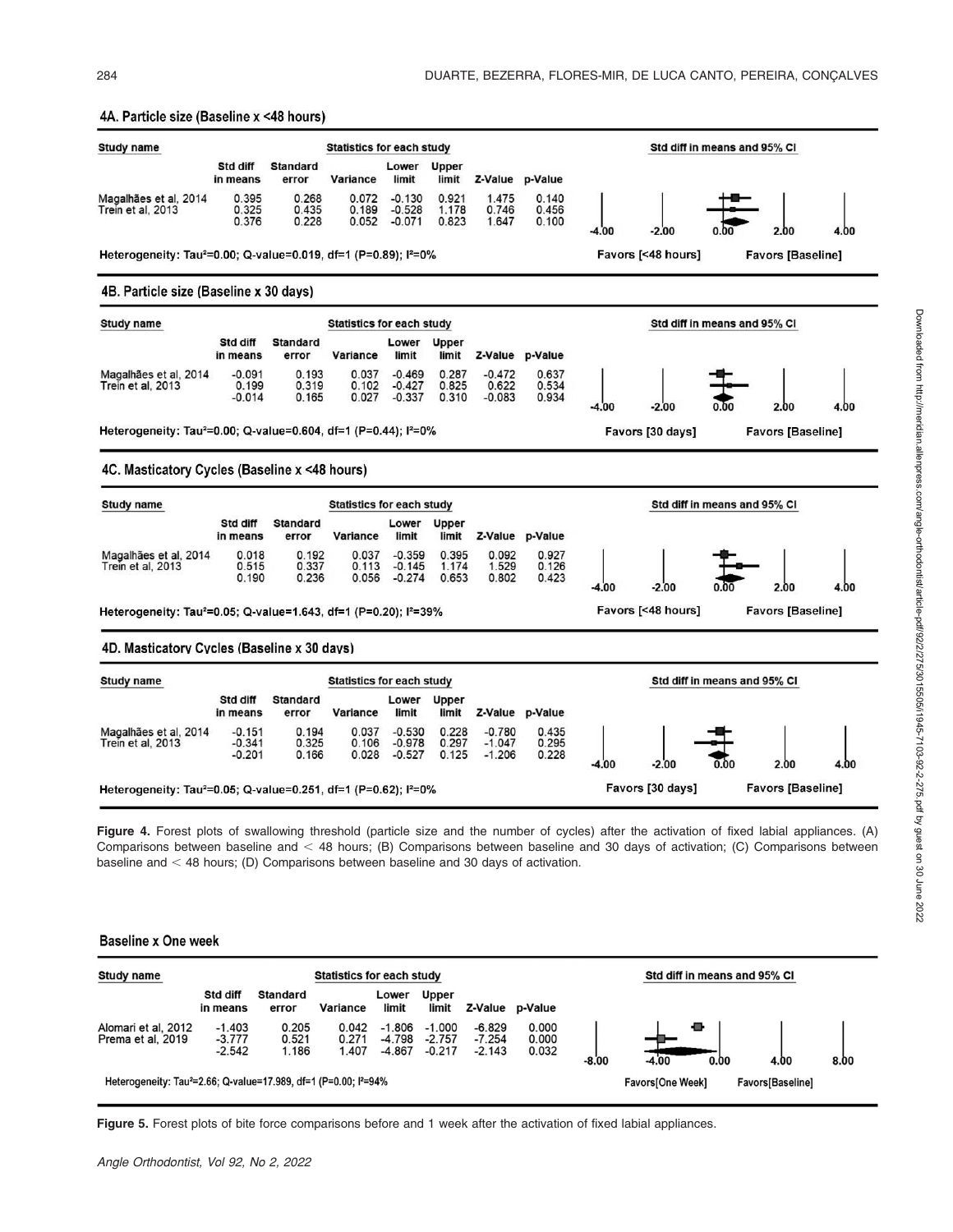saturated fat levels were also observed after activation of fixed labial appliances, with reduced carbohydrate intake.<sup>20</sup> Consistent with these findings, Shirazi et al.<sup>32</sup> showed a greater intake of fat and cholesterol and a lower intake of fiber, chromium, and beta-carotene in orthodontic patients. A high-fat diet is associated with obesity, increased risk of hypertension, cardiovascular disease, atherosclerosis, and noninsulin-dependent diabetes.33 On the other hand, nutritional changes depend on several factors and are not automatically linked to masticatory improvement or impairment. Surprisingly, although orthodontic patients report eating difficulties, some of them also reported healthier eating habits.<sup>34</sup> Nevertheless, further research is encouraged to analyze long-term nutritional changes during orthodontic treatment.

Lingual fixed appliances are a good alternative for esthetic concerns during treatment,<sup>35</sup> but specific information regarding their masticatory and nutritional effects is scarce. According to Hohoff et al.,<sup>25</sup> patients reported more chewing difficulties just after installation. In addition, fixed lingual appliance wearers were more prone to mastication impairment than those using fixed labial appliances, especially after appliance placement.<sup>21</sup> On the other hand, Wu et al.<sup>22</sup> reported no differences in biting or chewing between patients treated with labial and lingual appliances. Nevertheless, due to these contrasting results, future studies are encouraged.

Regarding clear aligners, only three studies<sup>6,23,24</sup> reported masticatory outcomes, but none mentioned nutrition analysis. Masseter muscle activity increased within the first 2 weeks of clear aligner use. $24$ Compared to fixed labial appliances, clear aligner wearers reported less chewing discomfort,<sup>6,23</sup> which might be related to temporary removal of the aligners during meals.<sup>6</sup>

Limitations including a lack of high-quality studies, small sample sizes, limited follow-up periods, subjective outcomes, and insufficient evidence to support further conclusions were observed, especially regarding lingual appliances and clear aligners. Future studies are needed to better elucidate the masticatory and nutritional alterations during different modes of orthodontic treatment. The influence of different malocclusions and multiple follow-up periods should also be evaluated in future studies.

### **Conclusions**

 The activation and/or installation of fixed labial appliances temporarily reduces masticatory performance and bite force (24 to 48 hours). However, after 30 days, masticatory function is completely recovered.

- Due to insufficient data, the nutritional impact of orthodontic appliances was not conclusive.
- Future evidence from well-designed studies is necessary to better understand the impacts of clear aligners and lingual appliances.

### ACKNOWLEDGMENTS

The authors would like to acknowledge the assistance of the librarian Goreti M. Savi from the Federal University of Santa Catarina. This work was financed in part by CAPES (Coordenação de Aperfeiçoamento de Pessoal de Nível Superior) for supporting academic and professional development.

### SUPPLEMENTAL DATA

Supplemental Tables available online.

### **REFERENCES**

- 1. Gameiro GH, Pereira-Neto JS, Magnani MB, Nouer DF. The influence of drugs and systemic factors on orthodontic tooth movement. J Clin Orthod. 2007;4:73–78.
- 2. Krishnan V, Davidovitch Z. Cellular, molecular, and tissuelevel reactions to orthodontic force. Am J Orthod Dentofacial Orthop. 2006;129:469 e461–432.
- 3. Trein MP, Mundstock KS, Maciel L, Rachor J, Gameiro GH. Pain, masticatory performance and swallowing threshold in orthodontic patients. Dental Press J Orthod. 2013;18:117-123.
- 4. Magalhaes IB, Pereira LJ, Andrade AS, Gouvea DB, Gameiro GH. The influence of fixed orthodontic appliances on masticatory and swallowing threshold performances. J Oral Rehabil. 2014;41:897–903.
- 5. Long H, Zhou Y, Pyakurel U, et al. Comparison of adverse effects between lingual and labial orthodontic treatment. Angle Orthod. 2013;83:1066–1073.
- 6. Alajmi S, Shaban A, Al-Azemi R. Comparison of short-term oral impacts experienced by patients treated with Invisalign or conventional fixed orthodontic appliances. Med Princ Pract. 2020;29:382–388.
- 7. Carter LA, Geldenhuys M, Moynihan PJ, Slater DR, Exley CE, Rolland SL. The impact of orthodontic appliances on eating - young people's views and experiences. J Orthod. 2015;42:114–122.
- 8. Page MJ, McKenzie JE, Bossuyt PM, et al. The PRISMA 2020 statement: an updated guideline for reporting systematic reviews. PLoS Med. 2021;18:e1003583.
- 9. Ouzzani M, Hammady H, Fedorowicz Z, Elmagarmid A. Rayyan-a web and mobile app for systematic reviews. Syst Rev. 2016;5:210.
- 10. Sterne JAC, Savovic J, Page MJ, et al. RoB 2: a revised tool for assessing risk of bias in randomised trials. BMJ. 2019; 366:l4898.
- 11. Sterne JA, Hernan MA, Reeves BC, et al. ROBINS-I: a tool for assessing risk of bias in non-randomised studies of interventions. BMJ. 2016;355:i4919.
- 12. Higgins JPT, Thomas J, Chandler J, Cumpston M, Li T, Page MJ, Welch VA GS. Cochrane Handbook for Systematic Reviews of Interventions. Version 6.2 [Updated February 2021]. The Cochrane Collaboration; 2021.